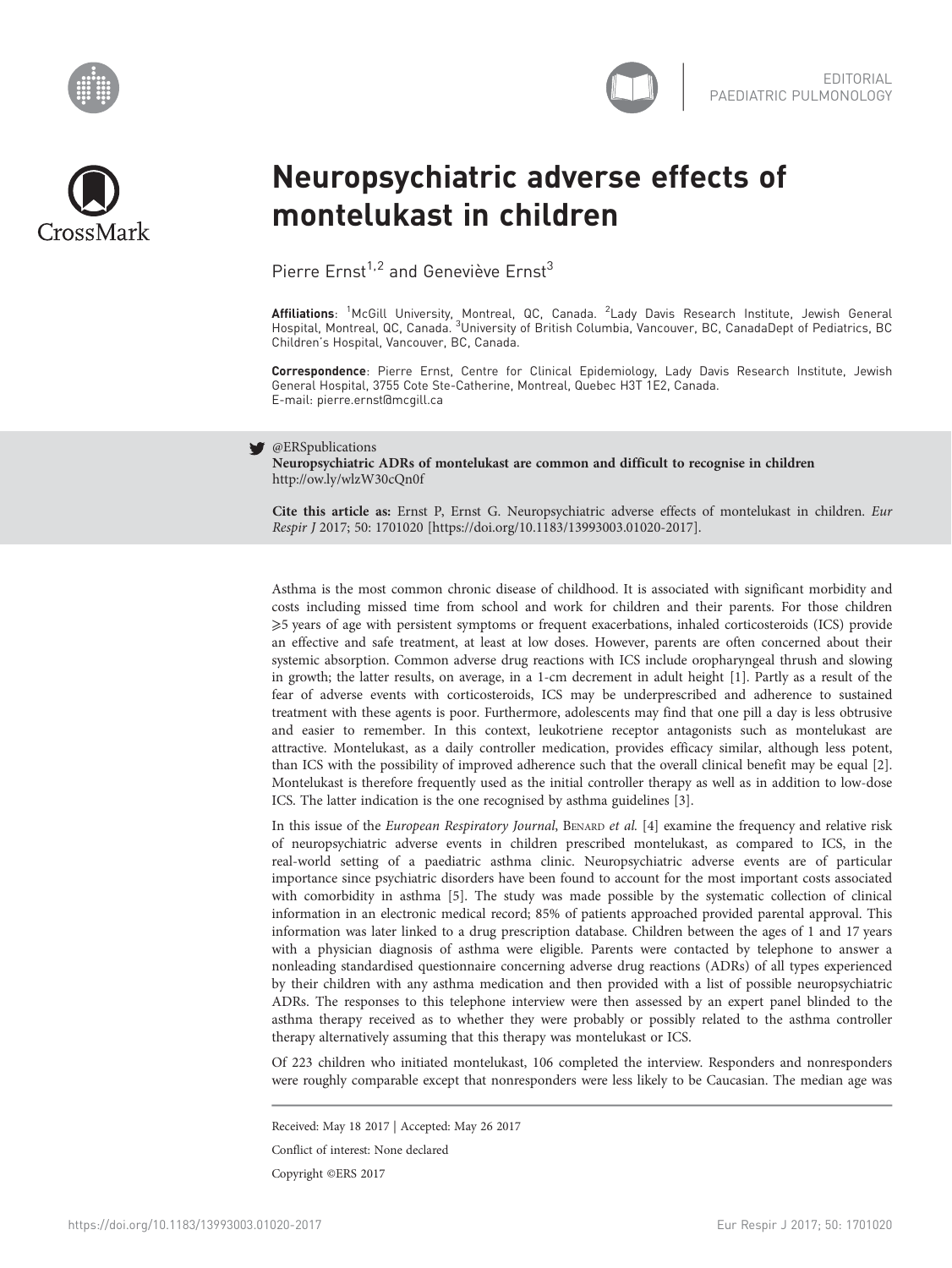5 years with 75% being  $\leq 8$  years old. The primary outcome, the incidence of neuropsychiatric ADRs serious enough to lead to cessation of therapy, was reported by 16%, or 12% if considering only ADRs definitely or probably related to montelukast. All ADRs were judged to be mild or very mild and only required cessation of therapy. The ADRs reported were irritability, aggressiveness and sleep disturbances. There was no report of suicidal ideation. These adverse events occurred soon after initiation of therapy (median 7 days) and resolved quickly after stopping the medication (median 2 days). The expert panel judged the likelihood that the neuropsychiatric ADR was related to the controller therapy with the same assurance whether they assumed the controller therapy was montelukast or ICS, suggesting that imputability was not affected by pre-conceived notions of the potential adverse effects of montelukast.

When comparing 84 children initiating montelukast to 84 children initiating ICS at a similar time, those initiating montelukast were estimated to be 12 times as likely to experience a neuropsychiatric ADR, although the confidence interval was wide (relative risk 12.0, 95% CI 1.60–90.2). When looking at individual predictors of adverse reactions to montelukast, the power was low. Only concomitant use of a long-acting β2-agonist/ICS combination could be significantly related to the risk of an ADR. This, however, probably reflects the severity of asthma, which is itself associated with neuropsychiatric symptoms [[6\]](#page-2-0). There was no significant association between adverse events and polymorphisms of genes associated with the hepatic metabolism of montelukast or its transport across cell membranes, including the blood–brain barrier.

The study was probably prompted by the clinical experience of the investigators as well as spontaneous adverse event reporting that led to a Food and Drug Administration (FDA) advisory in the USA in 2008. Notably, such adverse events were not reported in the initial clinical trials which led to licensing of this medication in children nor in the meta-analysis of these trials [\[7](#page-2-0)–[9\]](#page-2-0).That neuropsychiatric adverse events were not reported in the paediatric clinical trials of montelukast is surprising and disturbing. Clinical trials cannot be expected to detect rare adverse events, therefore necessitating pharmacovigilance programmes for signal detection and large pharmacoepidemiological studies for confirmation of harm or reassurance of safety [[10](#page-2-0)]. However, here we are dealing with adverse events that appear common, occurring in >10% of children. This underscores the highly selected nature of the population targeted for clinical trials. For example, in the study by BENARD et al. [\[4\]](#page-2-0), 20% of the children initiating montelukast were labelled as having attention deficit disorder and 16% of families reported psychological or psychiatric conditions. It is not difficult to understand that these children and families might be less likely to take part in clinical trials. Consequently, the results of clinical trials cannot be applied directly to the patients clinicians see in practice. This limited generalisability is further compounded by good evidence that adverse drug effects are underreported in publications of clinical trial results [\[11\]](#page-2-0).

There are several implications of the study by BENARD et al. [\[4](#page-2-0)]. Firstly, clinical trials do not, by themselves, adequately assess the occurrence of adverse effects of medications. It remains the responsibility of the treating physician to have easy access to up-to-date online tools to check for reported adverse events and to engage patients actively to report possible adverse drug effects. At a meeting of the Pediatric Advisory Committee of the FDA held in September 2014, it was suggested that many healthcare professionals were unaware of the neuropsychiatric adverse events related to use of montelukast and that steps to increase awareness were required. Given that neuropsychiatric symptoms in children may be attributed to a wide variety of conditions and possible triggers, it is imperative that knowledge of this common ADR of montelukast be disseminated not only to paediatric respirologists but also to paediatricians and primary care providers. However, physician education alone is unlikely to result in sustained change in prescribing practices. Monitoring for neuropsychiatric ADRs should be integrated into existing asthma guidelines and individual clinics should explore ways to remind physicians to ask families about this important ADR. Moreover, patients should not only be asked about common ADRs at follow-up visits but there also needs to be a system in place for families to report new concerns to their physician as they arise. The transition to electronic medical records in outpatient clinics will provide great opportunities for ongoing ADR surveillance and automated physician alerts. Most importantly, empowering families to report common ADRs on an ongoing basis would allow their physician to adjust their treatment plan sooner and may improve compliance, in addition to overall patient satisfaction.

As for the use of montelukast in children, adverse neuropsychiatric effects are sufficiently common and potentially difficult to recognise in young children to require that parents be informed of these at the initiation of treatment. Notably, the current study included only a small number of adolescents, such that the risk of suicidal behaviour in adolescents reported with montelukast cannot be quantified by the study by BENARD et al. [[4](#page-2-0)]. However, it may be prudent to discuss the possibility of mood changes as well as warning signs for suicidality with both adolescents and their parents when initiating treatment. Finally, it would be helpful to have larger studies that would permit the identification of individual predictors of neuro-psychiatric adverse events related to montelukast.